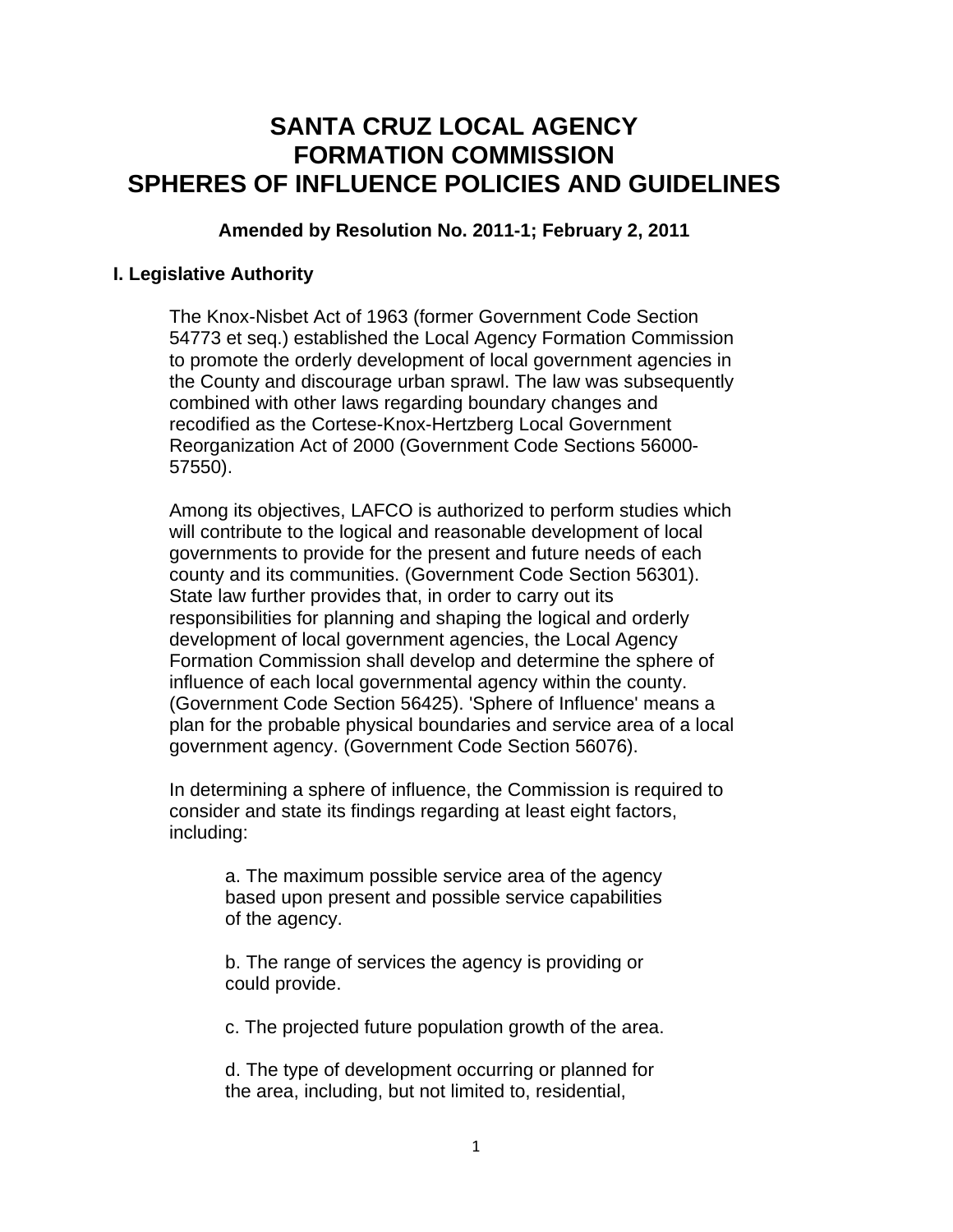commercial, and industrial development.

e. The present and probable future service needs of the area.

f. Local governmental agencies presently providing services to such area and the present level, range, and adequacy of services provided by such existing local governmental agencies.

g. The existence of social and economic interdependence and interaction between the area within the boundaries of a local governmental agency and the area which surrounds it and which could be considered within the agency's sphere of influence.

h. The existence of agricultural preserves in the area which could be considered within an agency's sphere of influence and the effect on maintaining the physical and economic integrity of such preserves in the event that such preserves are within a sphere of influence of a local governmental agency."

Spheres of influence are to be adopted by the Commission following a public hearing and are to be reviewed and updated every five years. After adoption, the sphere of influence "shall be used by the Commission as a factor in making regular decisions on proposals over which it has jurisdiction. The Commission may recommend governmental reorganizations to particular agencies in the county, using the sphere of influence as a basis for such recommendations... (Government Code Section 56425)."

The purpose of a sphere of influence study is to provide the Commission information needed to determine an agency's sphere of influence and to make recommendations for local government reorganizations.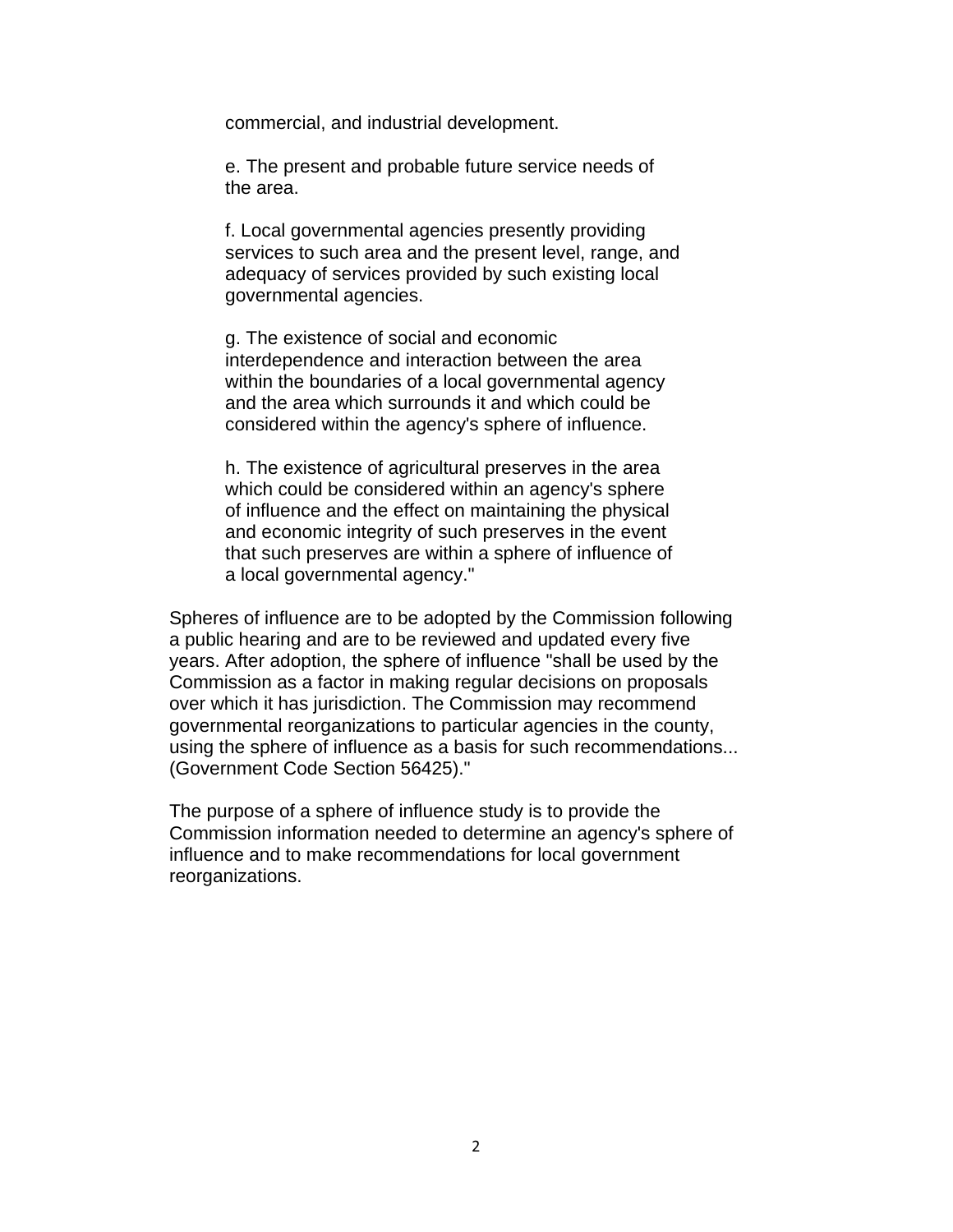## **II. Definitions**

**1. Sphere of Influence** - "A plan for the probable physical boundaries and service area of a local government agency (Government Code Section 56076)." A sphere of influence will reflect the limits of probable future growth of an agency during the applicable general plan period or twenty years, whichever is more appropriate. A sphere "plan" may also include recommendations for:

a. Annexation or detachment of territory, or both.

b. Incorporation of a new city.

c. Merger of a special district with a city.

d. Consolidation of a special district with one or more districts.

e. Formation of a new district.

f. Dissolution of an agency.

**2. Urban Services** - Services necessary to support urban development, including such services as water, sewer, fire and police protection.

**3. Urban Service Area** - An area within a sphere of influence which is either (1) already urbanized and receiving a combination of urban services, or (2) designated by the applicable general plan for urban development and capable of being provided with urban services within the next five years. Such areas may be considered candidates for annexation within the next five years.

**4. Urban Area** - An area with residential development at a density which requires a combination of urban services, and commercial or industrial development which serves as a significant business or activity center.

**5. Factors to Determine a Sphere of Influence** - The eight factors enumerated in Government Code Section 56668, plus topography, street and road patterns, school and other jurisdictional boundaries, adopted policies to preserve agricultural lands and open space, and public comment from affected agencies, community groups, and interested citizens.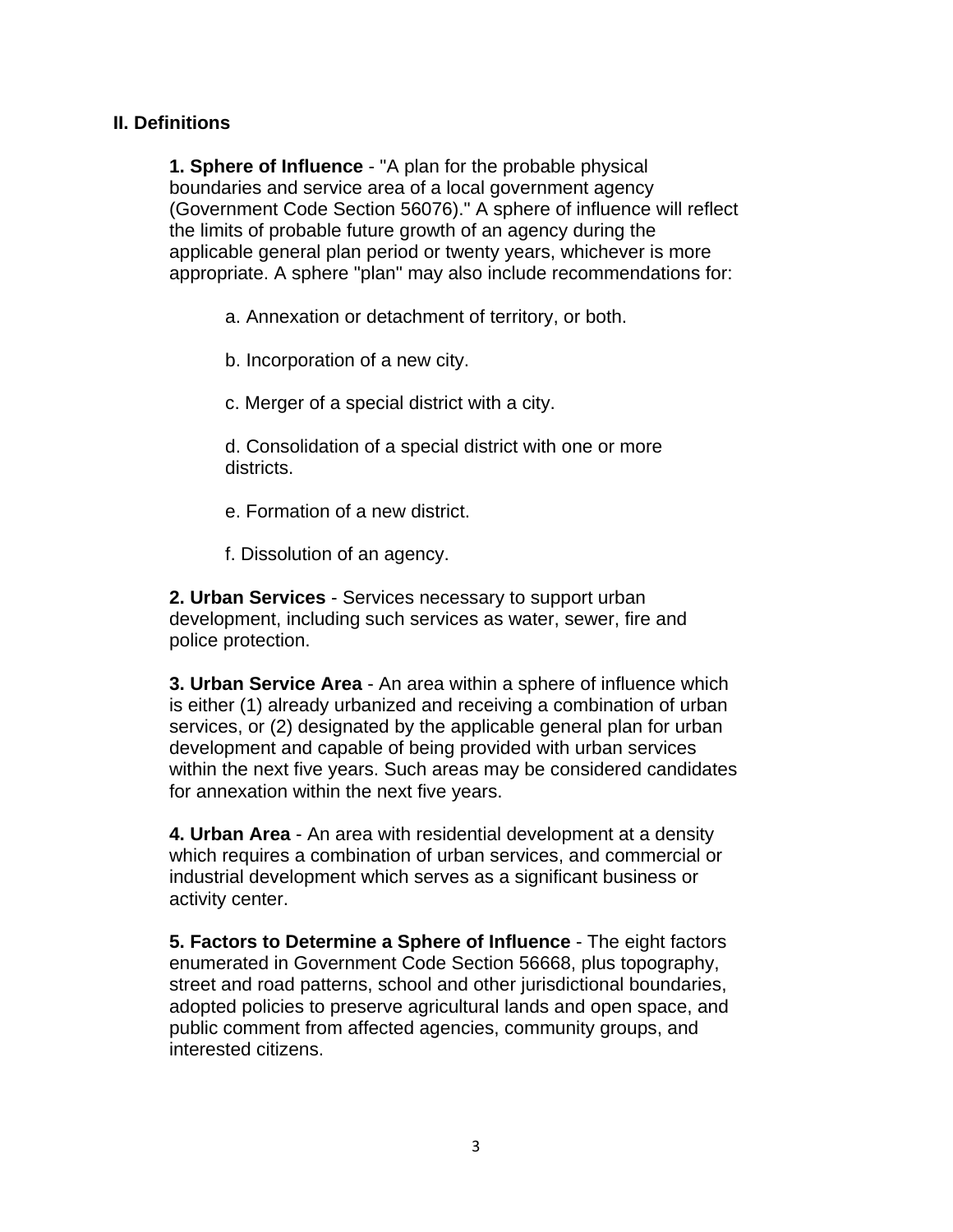#### **III. Policy Guidelines**

1. The Local Agency Formation Commission will use spheres of influence to discourage inefficient development patterns and to encourage the orderly expansion of local government agencies. Spheres of influence will be used to:

> a. Provide long-range guidelines for the efficient provision of services and timely changes of governmental organization.

b. Discourage duplication of services by two or more local government agencies.

c. Guide the Commission in considering individual proposals for changes of organization.

d. Identify the need for specific reorganization studies.

2. The Local Agency Formation Commission recognizes the planning accomplishments of local agencies in the County. In developing spheres of influence, the Local Agency Formation Commission will support those adopted plans, and policies of local governments which encourage staged, cost-effective development patterns and the efficient provision of services.

3. City and County general plans will be a significant factor in determining spheres of influence. Where a City's and the County's general plan for the same area are inconsistent, the Local Agency Formation Commission should encourage the affected agencies to resolve any inconsistencies. In the event the inconsistency cannot be resolved, by law the final decision for the Sphere of Influence must remain with LAFCO.

4. Because of the importance of general plans in determining a sphere of influence, the Local Agency Formation Commission will normally not allocate territory to a city sphere of influence which is not included in that city's adopted general plan. A Sphere of Influence may not include all territory within a city's general plan area which bears some relation to the city's planning but which at this time, is not anticipated to require a combination of urban services.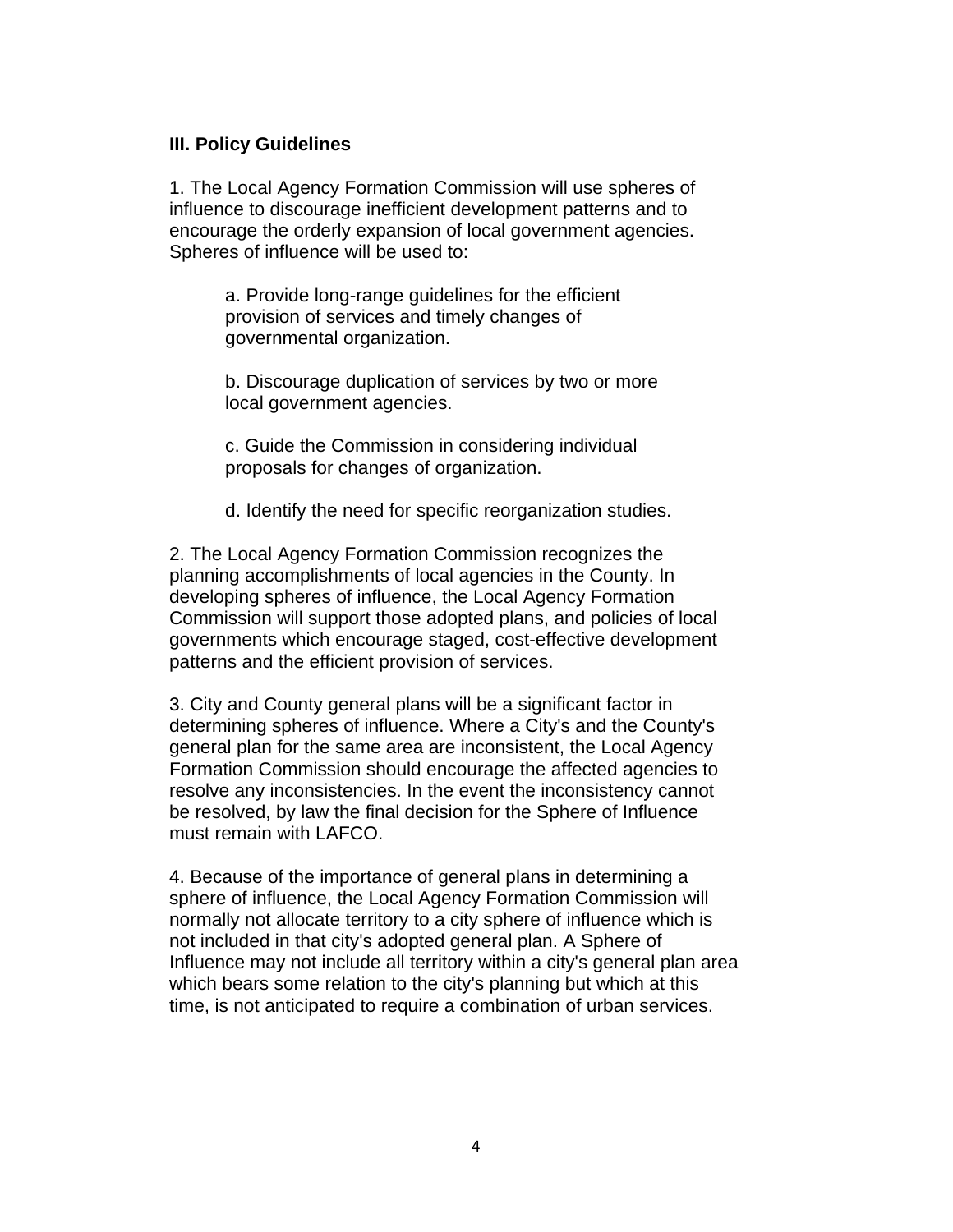5. The Local Agency Formation Commission recognizes the limited usefulness of long-term projections. Spheres of influence will identify probable boundaries for an agency's expansion. Spheres will be periodically revised and updated to reflect changing conditions and circumstances.

6. LAFCO recognizes that the water resources of Santa Cruz County are limited, and the Commission's objective is to ensure that its decisions relating to water do not lead to adverse impacts on the natural resources of Santa Cruz County. In reviewing sphere of influence adoptions and amendments, LAFCO shall be guided by the potential impacts of the proposal on water resources and will consider the efforts of the water agencies and land use agencies to maintain stream and river flows, promote high water quality of surface waters and groundwater, and reduce groundwater overdraft.

7. To assist in the review of Spheres of Influence and other LAFCO reports, the Local Agency Formation Commission will utilize the following data sources to maintain an ongoing data base of the supply, demand, and related water data of the local water agencies subject to LAFCO's boundary regulation:

a) The Public Water System Annual Reports filed by each public water agency with the California Department of Public Health

b) The Urban Water Management Plans prepared by water suppliers with 3000 or more customers as required by the California Water Code Sections 10610 et.seq.

c) The annual Water Resources Report prepared for consideration by the Santa Cruz County Board of Supervisors.

8. Water resources and supplies are critical issues for many sphere of influence and application decisions made by the Local Agency Formation Commission. Public information and participation is an important component in the decisions of the Commission, the land use agencies, and the water agencies. To promote public education, at least every two years, the Local Agency Formation Commission will sponsor, or co-sponsor with the Regional Water Management Foundation, the County of Santa Cruz, and local water agencies, a public forum that provides the public with an overview of the state of the water supplies in Santa Cruz County.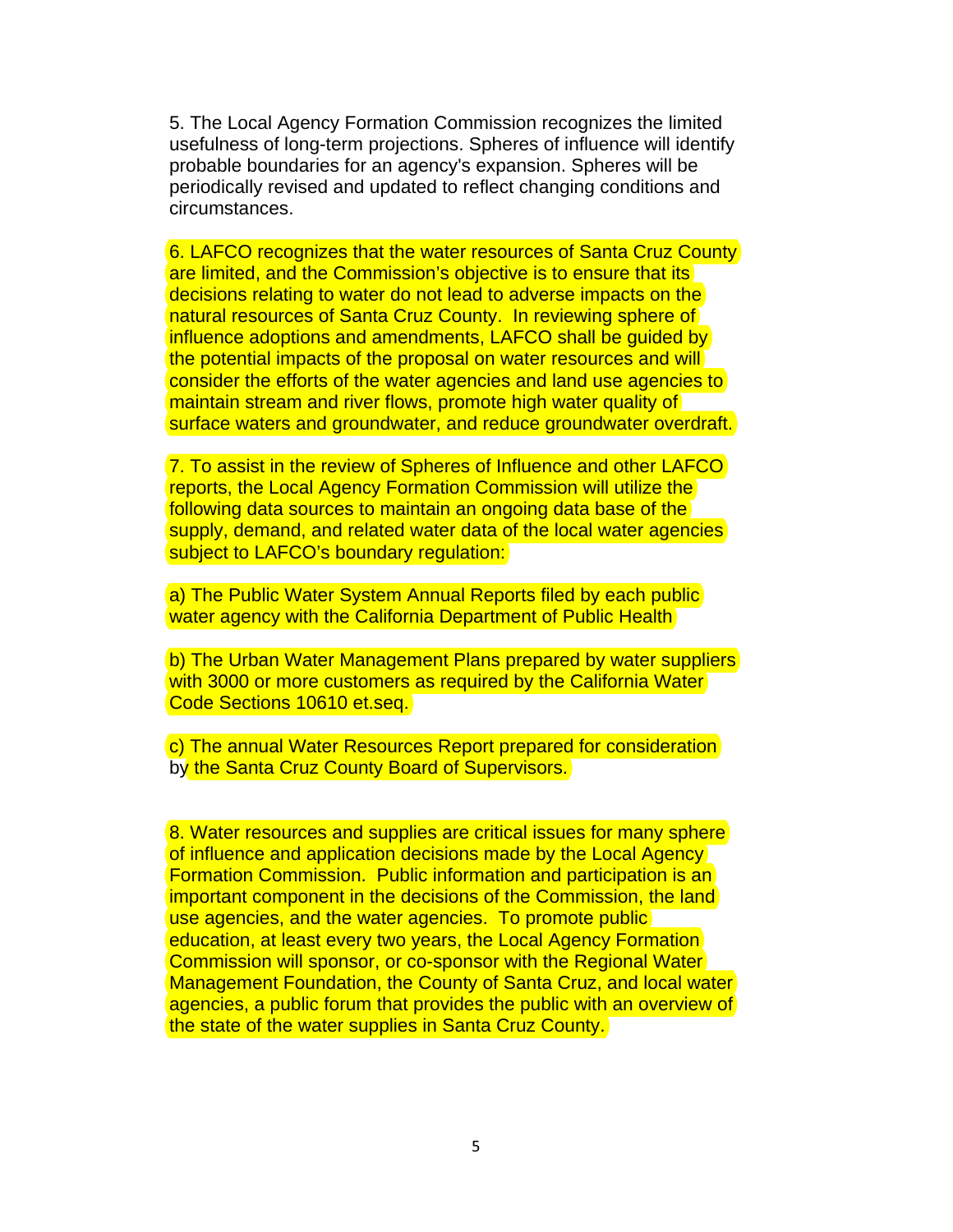9. Once established, an agency's sphere of influence will be a primary guide to the Commission in its decisions on individual proposals affecting that agency. Before the Commission may approve a change of organization inconsistent with the adopted sphere of influence, the Commission shall amend the sphere of influence.

10. Although an adopted sphere of influence is an important longrange guideline, annexation of territory within a sphere of influence is not automatic. The Commission will consider specific proposals for changes in organization on an individual basis as required by law.

11. The Local Agency Formation Commission will encourage the elimination or consolidation of small, single-purpose special districts when a more efficient alternative exists for providing the necessary services. Whenever a combination of urban services is required, general purpose governments or multi-services districts will be preferred to single-purpose districts.

12. When more than one agency could serve an area, the agencies' services capabilities, costs for providing services, and the desires of the affected community will be key factors in determining a sphere of influence.

13. An agency may be allocated a "zero sphere of influence" where the Local Agency Formation Commission determines that the service responsibilities and functions of the agency should be reassigned to another local government, and that the agency assigned a "zero sphere of influence' should be dissolved.

14. Proposals for urban development within a city's sphere of influence should first be considered for annexation to that city, unless such annexation would create a "leapfrog" pattern of expansion with respect to existing city boundaries.

15. In an effort to promote cooperation among the land use agencies with jurisdiction over lands in the Coastal Zone, any application to LAFCO for a sphere of influence amendment regarding land in the Coastal Zone shall contain the following information:

1) A statement that the staffs of the Coastal Commission and other land use agencies with jurisdiction over the land which is the subject of the application have reviewed and jointly discussed the sphere of influence amendment application with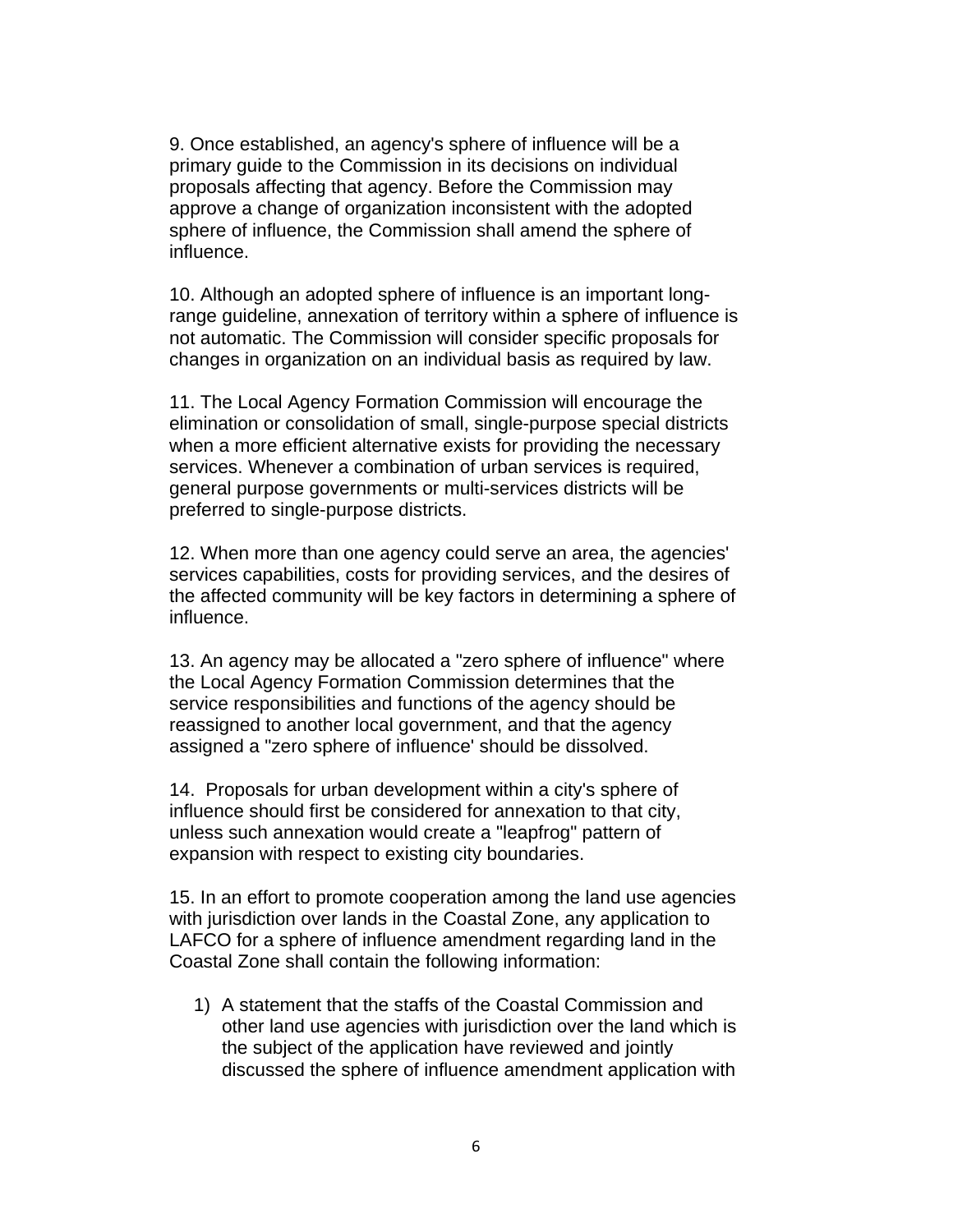respect to consistency with applicable general plans, the Coastal Act, and local coastal programs. The statement should also memorialize the results of the review.

- 2) Preliminary review and comments from the Coastal Commission staff as to potential issues of Coastal Act consistency.
- 3) Review and comments from any other land use agency with jurisdiction, through a Local Coastal Program or otherwise, over the land which is the subject of the application, including an analysis of consistency of the proposed amendment with its general plan.

LAFCO will consider consistency with the Coastal Act and the relevant general plans in making its Sphere of Influence determination.

16. It is preferable that the people who use water also participate in the governance of the system that provides the water. Therefore, in making decisions on spheres of influence and boundary changes, the Commission will favor water supply entities for which the users of the system participate in the governance of the system.

## **IV. Procedural Guidelines**

- 1. The Local Agency Formation Commission will develop and determine a sphere of influence for each local governmental agency in the County.
- 2. Spheres of influence will be developed in the following order:
	- a. Incorporated cities.
	- b. Unincorporated, urbanized areas.
	- c. Special districts serving non-urbanized areas of the County.

3. Local government agencies will be requested to provide information which will permit the Commission to consider the factors for determining a sphere of influence. Such information will include:

a. The limits of the area viewed by the agency as its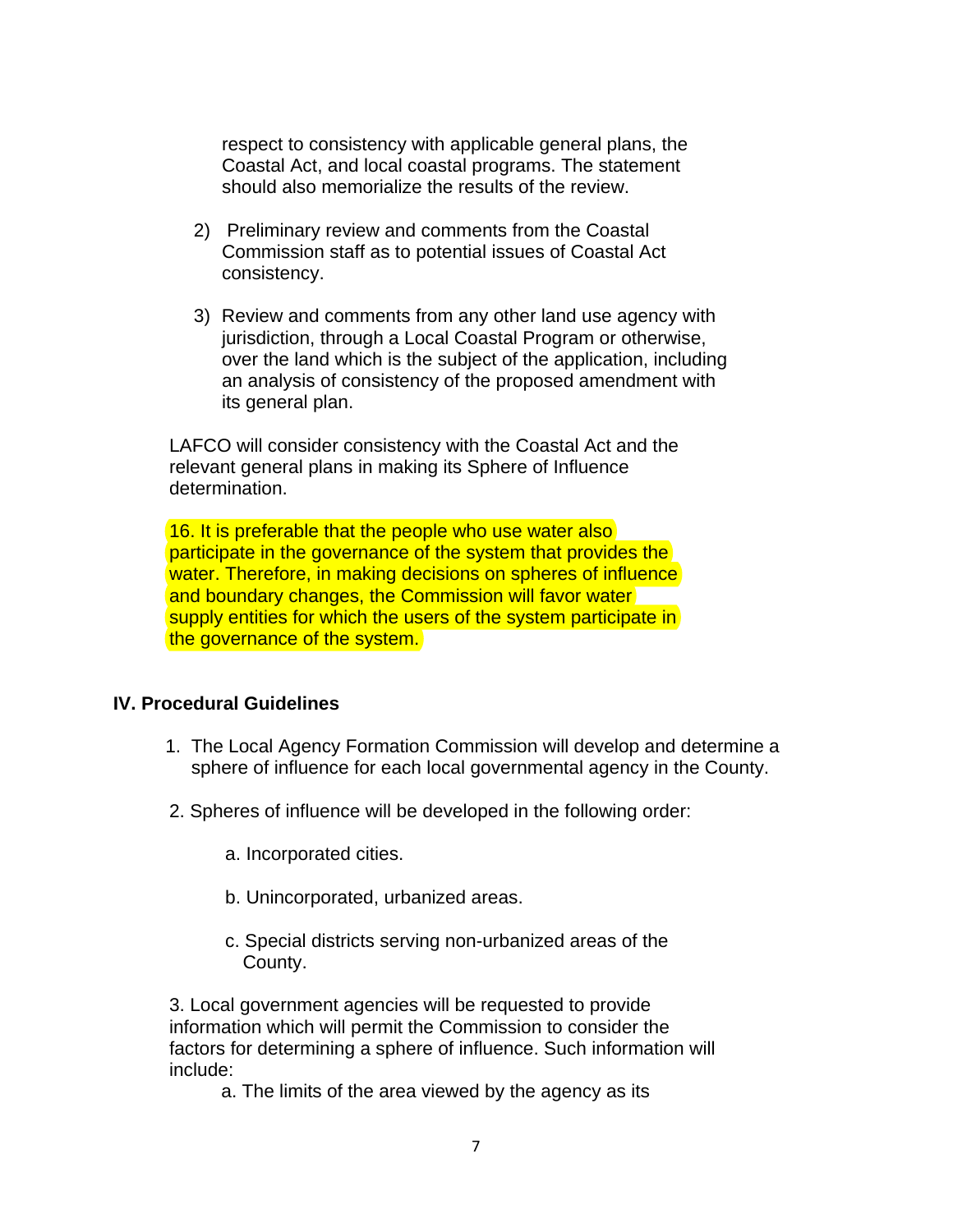"sphere of influence" and the rationale.

b. Information to identify and describe the agency's existing services and the agency's plans for providing services both within its existing boundaries and to any additional areas.

c. Information to establish a need for the agency's services in additional areas, based upon anticipated population growth, land use plans, or other factors.

d. Relationship of an agency's service plans to the applicable city or County general plan.

4. The Executive Officer will prepare a report to the Commission which provides the following:

> a. Description of existing services and service capabilities.

b. Information on existing land uses, adopted land use plans and policies, and projected growth in the affected area.

c. An analysis of the anticipated need for services and capability of the affected agencies to provide those services.

d. Recommendations for spheres of influence.

e. Recommendations for specific reorganization studies or proposals.

5. The Local Agency Formation Commission will adopt or amend a sphere of influence following a public hearing. The Executive Officer will provide the notice of hearing required by law to each affected local agency and the County, and to any interested person who has requested such notice. Notice of hearing will also be published in a newspaper of general circulation in the area affected by the proposed sphere of influence.

6. The Local Agency Formation Commission will periodically review and update adopted spheres of influence. Spheres of influence may be amended by the Commission on its own initiative or at the request of an affected agency by resolution of its legislative body. In either case, the Commission will consider amendment of a sphere of influence following a noticed public hearing held for that purpose.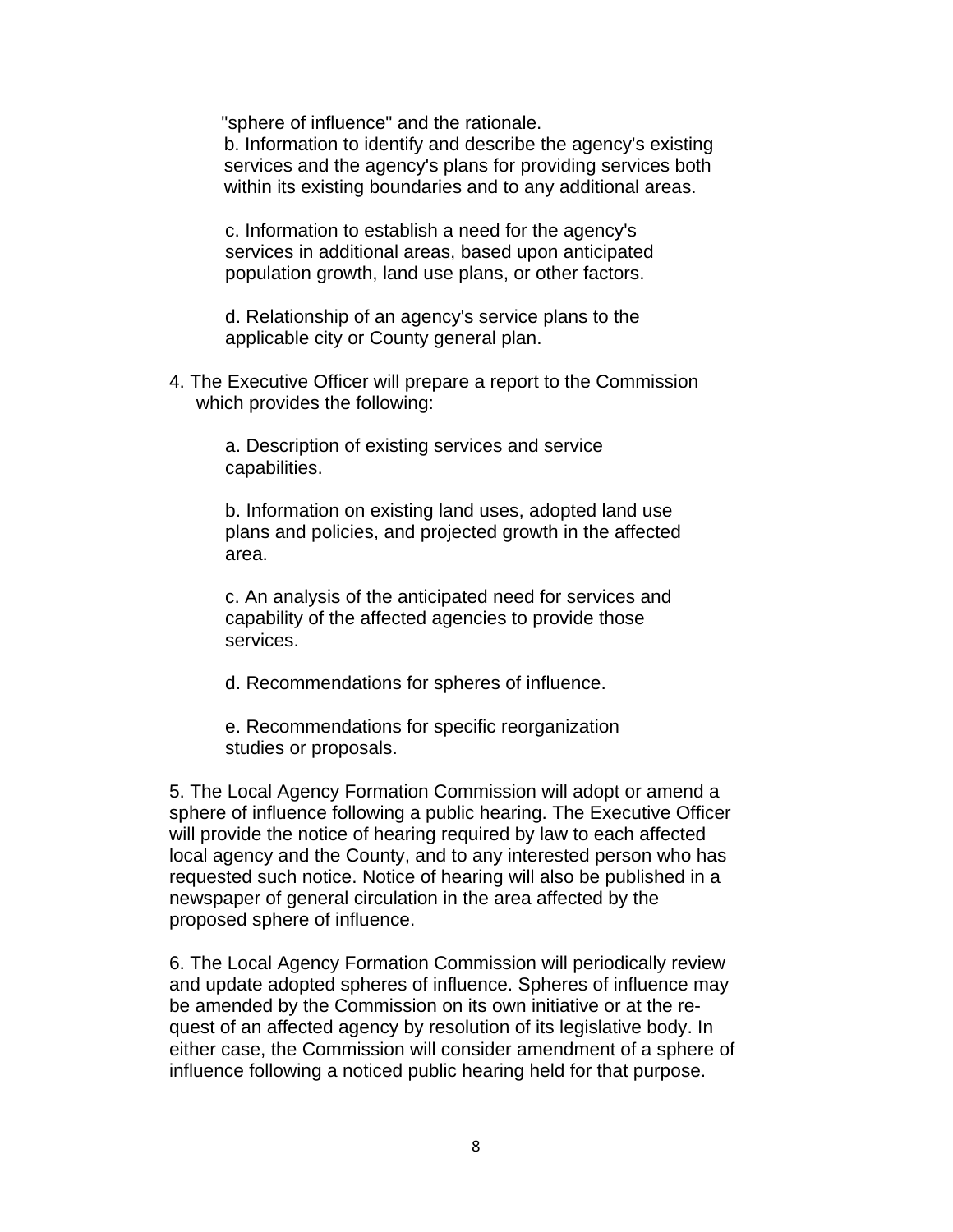## **STANDARDS FOR EVALUATING PROPOSALS**

## **Amended by Resolution No. 2011-1; February 2, 2011**

Pursuant to Government Code Section 56375, Santa Cruz LAFCO has established standards for the evaluation of proposals. The Commission uses these standards when reviewing and acting upon proposals for annexations and other boundary changes.

## **Santa Cruz LAFCO Policy 1.1 - Consistency with Spheres**

All changes of organization shall be consistent with adopted spheres of influence of affected agencies.

## **Standard 1.1.1**

Consistency shall be determined by a LAFCO finding of consistency with the sphere of influence maps and policies adopted by LAFCO for the affected agencies.

## **Santa Cruz LAFCO Policy 1.2 - Need for Services**

Any proposal involving annexations, incorporations, and formations shall not be approved unless it demonstrates a need for the additional services to be provided to the area; while all proposals involving detachments, disincorporations, and dissolutions shall not be approved unless the proponent demonstrates that the subject services are not needed or can be provided as well by another agency or private organization.

## **Standard 1.2.1**

For proposals concerning cities, need shall be established by (a) an adopted prezoning, consistent with the city general plan, that shows current or future development at a density that will require urban services such as sanitary sewer and water, and (b) a city growth rate and pattern that the subject area will be developed within 5 years.

## **(Standard 1.2.2 Deleted)**

## **Standard 1.2.3**

For proposals concerning the extension of other services by annexation, incorporation, or district formation, need shall be established by the applicable general plan land use designations and the service levels specified for the subject area in the applicable general plan.

## **Standard 1.2.4**

For proposals involving the discontinuation of services, lack of need shall be established by (a) no serious effects on the current users of the service due to discontinuation and (b) no projected serious effects on the uses that can be expected to occur in the next 5 years based upon the applicable general plan and projected growth rates and patterns.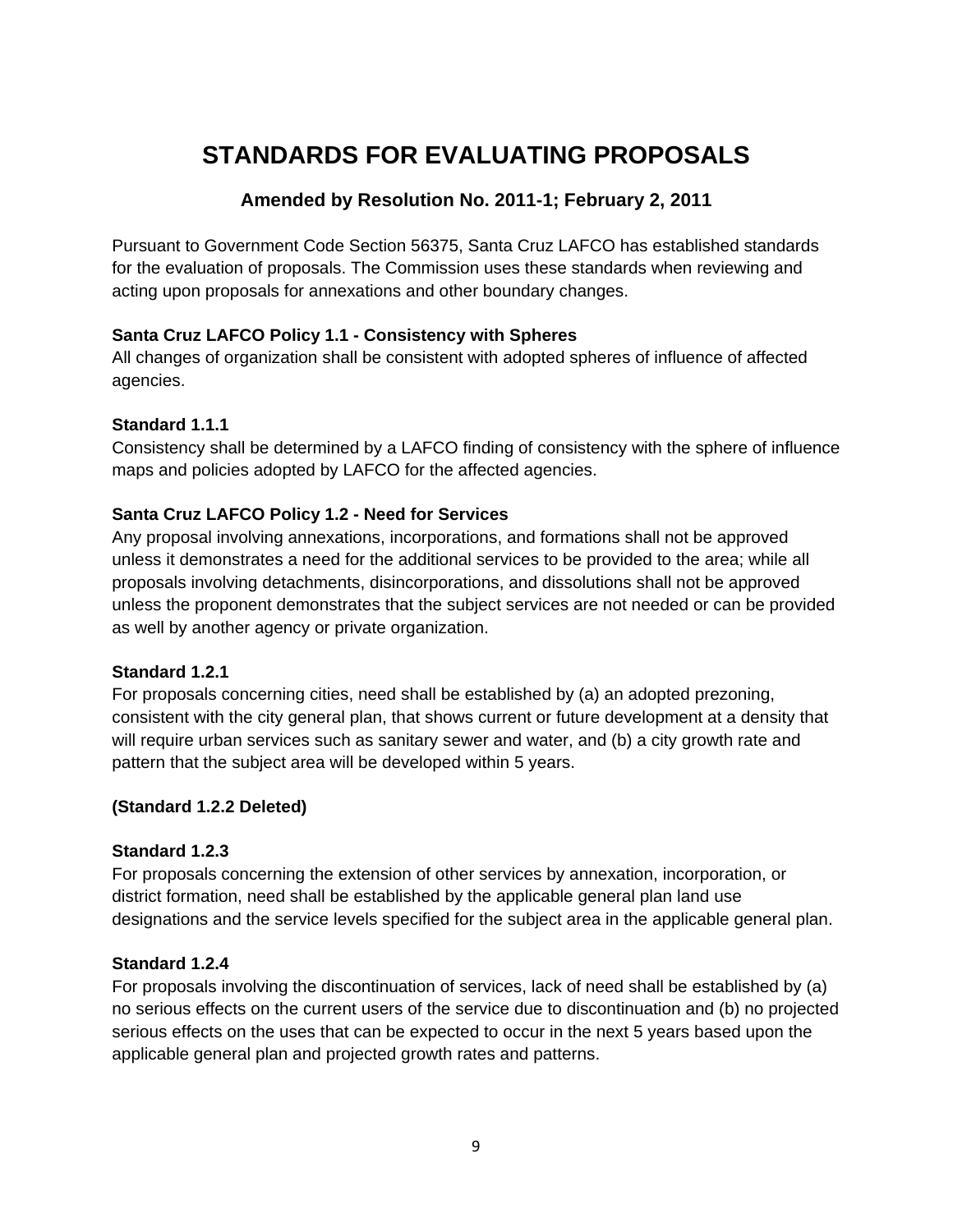#### **Standard 1.2.5**

In reviewing proposals, LAFCO shall consider: (1) the "population" in the proposal area to be the population recorded in the last biennial or special census unless the proponent or affected agency can present updated or more detailed information which LAFCO determines to be more accurate, (2) the "population density" to be the population divided by the acreage, and (3) the "per capita assessed valuation" to be the full cash value of all the property in a proposal area (as set by the last secured property tax roll) divided by the population.

#### **Santa Cruz LAFCO Policy 1.3 - General Plans**

In cases of overlapping plans, LAFCO shall make a determination of which general plan best carries out the policies of the Local Government Reorganization Act.

#### **Standard 1.3.1**

Generally, LAFCO will presume to favor a city's general plan inside the sphere of influence adopted for the city by LAFCO, and the county's general plan elsewhere. It is the proponent's responsibility to prove any exception by referring to the policies of the Local Government Reorganization Act.

#### **Santa Cruz LAFCO Policy 1.4 - In-Fill Development**

In order to avoid further urban sprawl, LAFCO shall encourage in-fill development in urban areas and annexations of areas inside the city sphere of influence.

## **Santa Cruz LAFCO Policy 1.5 - Provision of Services**

In order for LAFCO to approve a change of organization, the proponent shall demonstrate that the subject services can be provided in a timely manner and at a reasonable cost.

#### **(Standard 1.5.1 Deleted)**

#### **Standard 1.6.1**

For proposals involving the extension of general municipal services to proposal areas greater than 50 acres, the proponent shall either (a) plan staged growth beginning closest to an existing urban area, or (b) demonstrate why such a plan does not promote urban sprawl and an inefficient pattern of services.

#### **Santa Cruz LAFCO Policy 2.1 - Number of Agencies**

Proposals, where feasible, should minimize the number of local agencies and promote the use of multi-purpose agencies.

#### **Standard 2.1.1**

New or consolidated service shall be provided by one of the following agencies in the descending order of preference:

- annexation to an existing city,
- annexation to an existing district of which the Board of Supervisors is the governing body,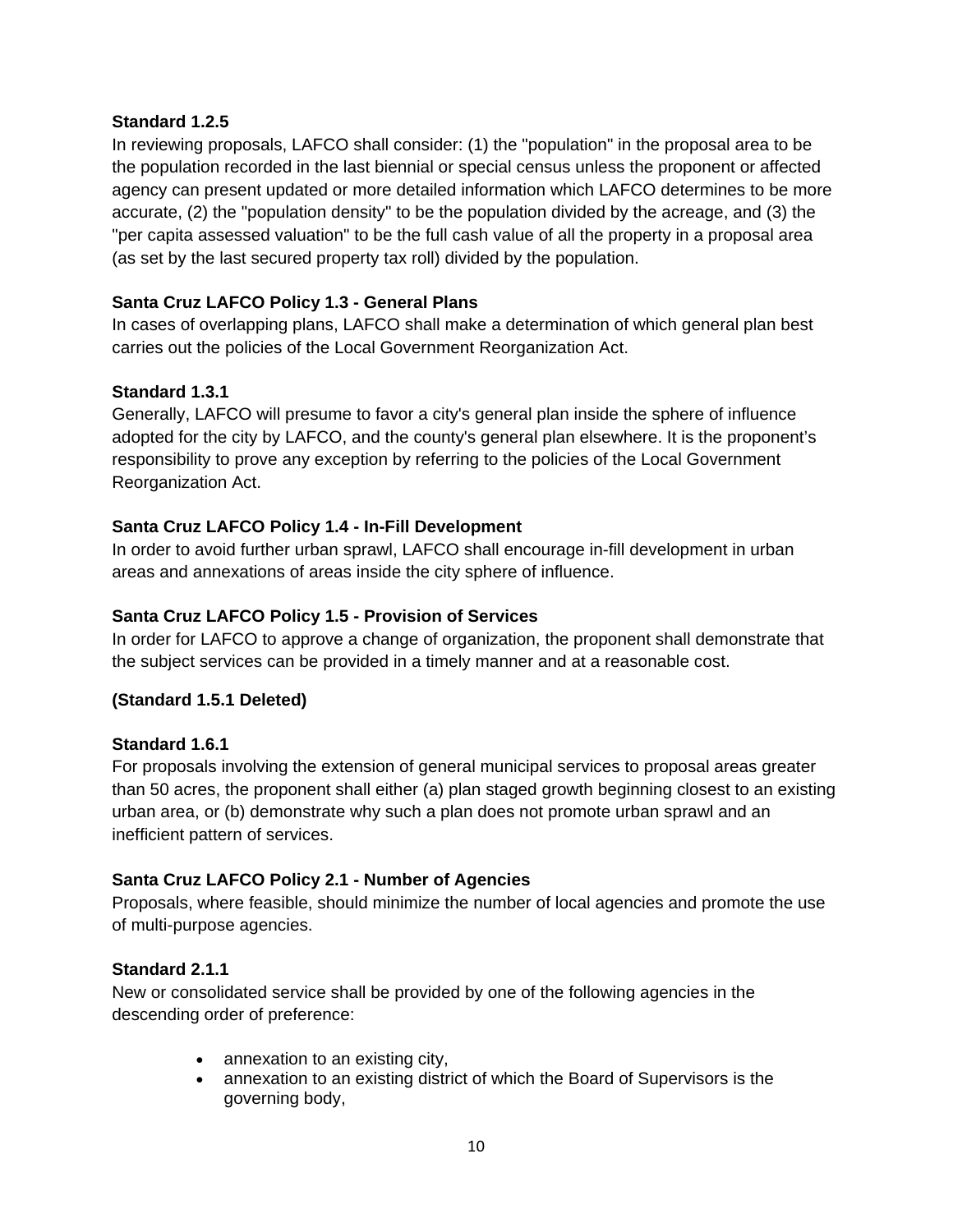- $\bullet$ annexation to an existing multi-purpose district,
- $\bullet$ annexation to another existing district
- formation of a new county service area,
- incorporation of a new city,
- formation of a new multi-purpose district,
- formation of a new single-purpose district.

#### **Standard 2.1.2**

The Commission will promote and approve district consolidations, where feasible.

#### **Santa Cruz LAFCO Policy 2.2 - Logical Boundaries**

LAFCO shall promote more logical agency boundaries.

#### **Standard 2.2.1**

To the greatest possible extent, boundaries shall follow existing political boundaries, natural features (such as ridges and watercourses), and constructed features (such as railroad tracks).

#### **Standard 2.2.2**

Boundary lines shall be located so that entire road rights-of-way are placed within the same jurisdiction as the properties fronting on the road.

#### **Standard 2.2.3**

Boundaries should avoid dividing an existing identifiable community, commercial district, or other area having social or economic homogeneity. Where such divisions are proposed, the proponents shall justify exceptions to this standard.

#### **Standard 2.2.4**

The creation of boundaries that divide assessment parcels shall be avoided whenever possible. If the proposed boundary divides assessment parcels, the proponents must justify to the Commission the necessity for such division. If the Commission approves the proposal, the Commission may condition the approval upon obtaining a boundary adjustment or lot split from a city or county.

#### **Standard 2.2.5**

Boundaries should not be drawn so as to create an island or strip either within the proposed territory or immediately adjacent to it. Where such an island or strip is proposed, the proponent must justify reasons for nonconformance with this standard.

#### **Standard 2.2.6**

Where feasible, city and related district boundary changes should occur concurrently to avoid an irregular pattern of boundaries.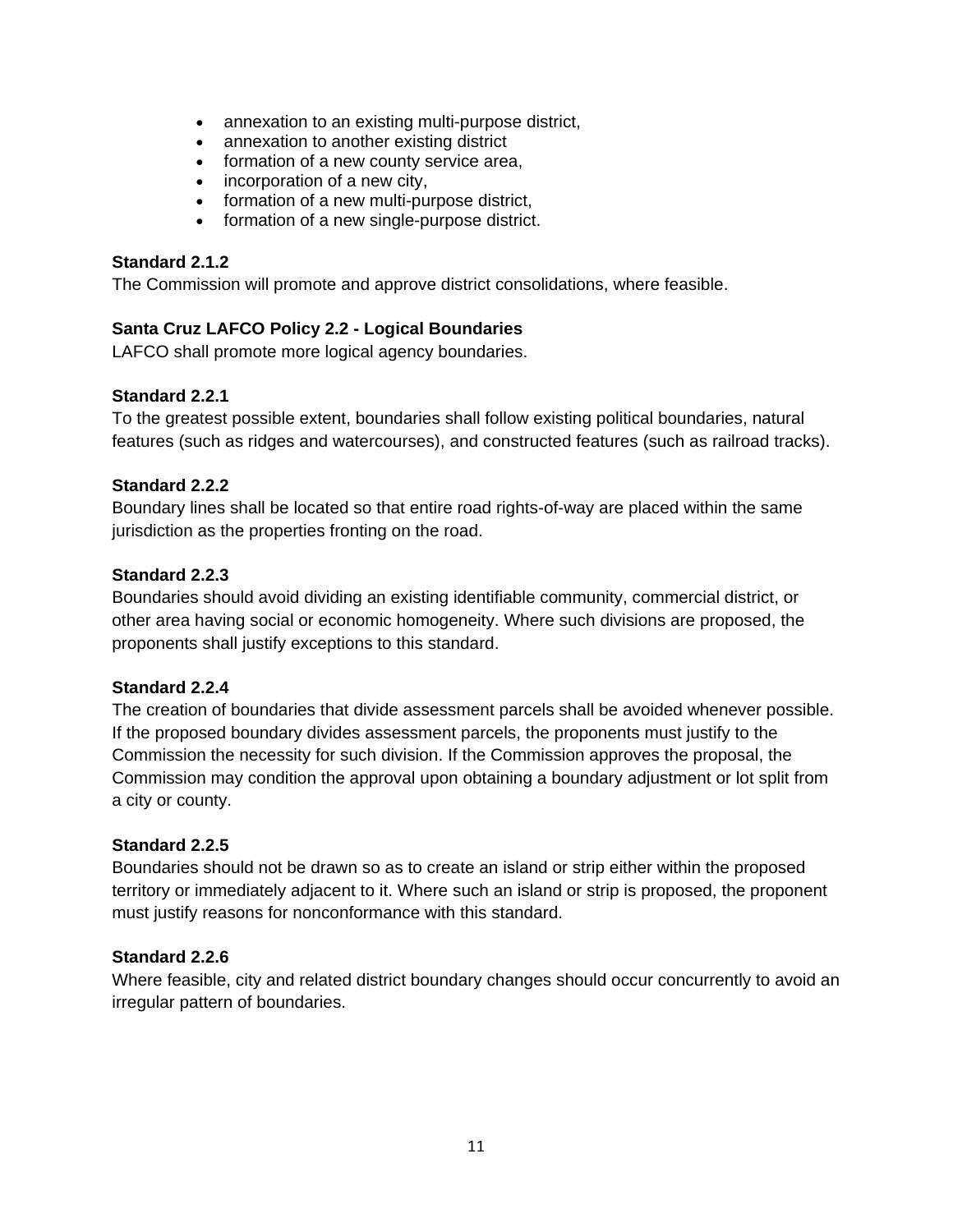#### **Standard 2.2.7**

A map of any proposed boundary change shall show the present and proposed boundaries of all affected agencies in the vicinity of the proposal site. The Commission shall assure that any approved boundary changes are definite and certain. The Commission may approve a proposal conditioned on the proponent preparing a new boundary map and description.

#### **Standard 2.2.8**

LAFCO will review each proposal and take actions needed to encourage timely annexations to discourage agencies from extending services by agreement without annexing to the agency.

#### **Santa Cruz LAFCO Policy 2.3 - Financially Desirable Areas**

The sole inclusion of financially desirable areas in a jurisdiction shall be avoided.

#### **Standard 2.3.1**

The Commission shall amend or reject any proposal that, in its estimation, appears to select principally revenue-producing properties for inclusion in a jurisdiction.

#### **Santa Cruz LAFCO Policy 2.4 - Overall Effects**

The Commission shall consider the effects of a proposed action on adjacent areas, mutual social and economic interests, and on local governmental structure.

#### **Standard 2.4.1**

For city annexation proposals, if the city has more jobs than places for workers to live (jobs to employed residents ratio greater than 1.00) then a proposal which will directly result in urban development including new permanent employment may only be approved if sufficient land is designated for residential uses in the city's general plan to create a jobs/ housing balance.

The Commission will consider and may grant waivers to this standard in cases where all of the following situations exist:

1) The territory being annexed is an island of incorporated territory and consistent with the definition of "island" in Government Code Section 56375,

2) The proposal is consistent with the spheres of influence of all affected agencies, and

3) The proposal has been initiated by resolution of the city which includes the subject property in its adopted sphere of influence.

## **Santa Cruz LAFCO Policy 2.5 - Prezoning**

The Commission shall require prezoning for all city annexations so that the potential effects of the proposals can be evaluated by the Commission and known to the affected citizens.

## **Santa Cruz LAFCO Policy 3.1 - Prime Agricultural Lands**

Urban growth shall be guided away from prime agricultural lands, unless such action would not promote planned, orderly, efficient development of an area.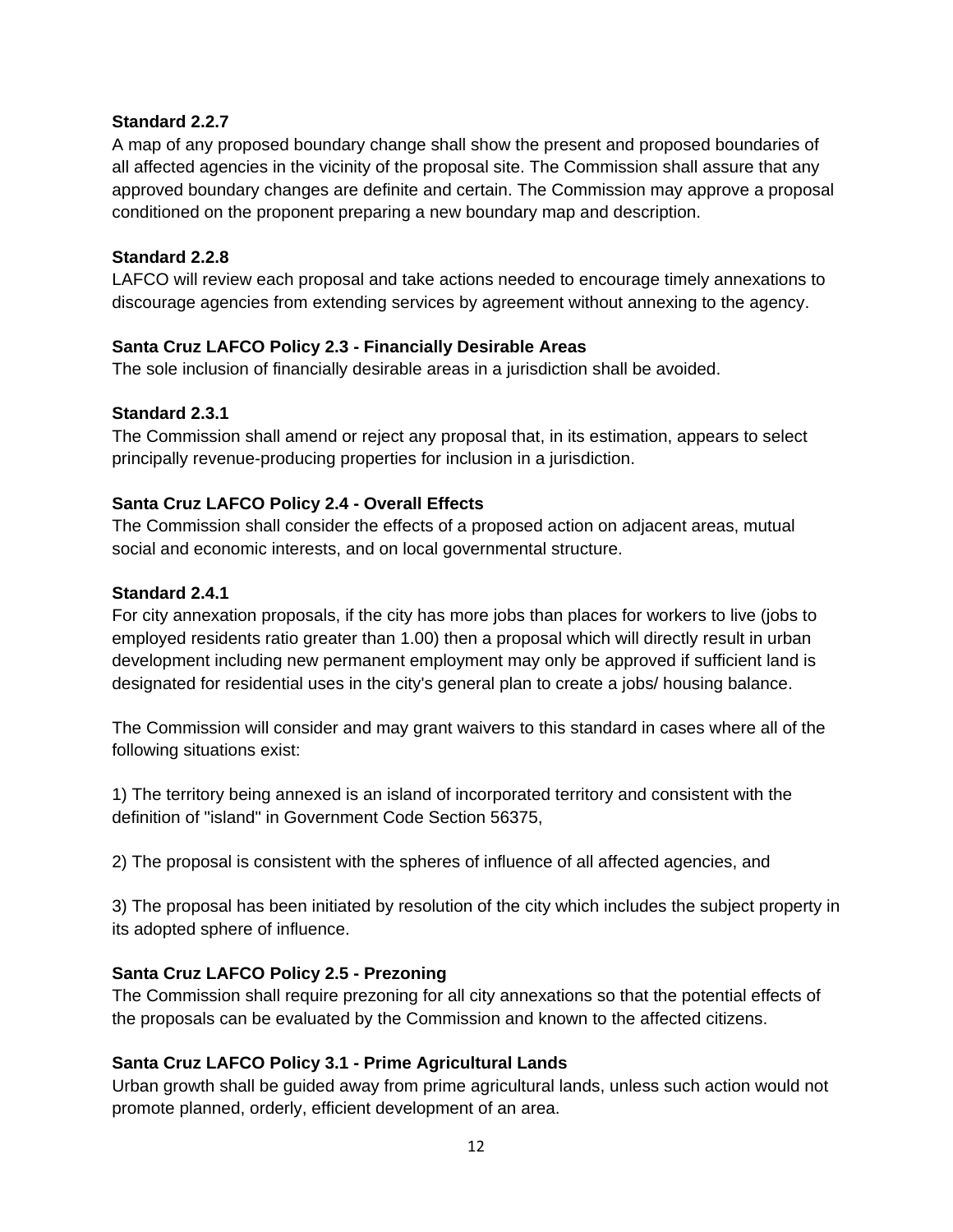#### **Standard 3.1.1**

A change of organization is considered to promote the planned, orderly, and efficient development of an area when:

a) It is consistent with the spheres of influence maps and policies adopted by LAFCO for the affected agencies.

b) It conforms to all other policies and standards contained herein.

## **Santa Cruz LAFCO Policy 3.2 - Infill**

LAFCO shall encourage the urbanization of vacant lands and non-prime agricultural lands within an agency's jurisdiction and within an agency's sphere of influence before the urbanization of lands outside the jurisdiction and outside the sphere of influence, and shall encourage detachments of prime agricultural lands and other open space lands from cities, water districts, and sewer districts if consistent with the adopted sphere of influence of the affected agency.

#### **Standard 3.2.1**

The priorities for urbanization are:

- 1) open-space lands within existing boundaries,
- 2) open-space lands within an adopted sphere of influence,
- 3) prime agricultural lands within existing boundaries,
- 4) prime agricultural lands within an adopted sphere of influence.

#### **Standard 3.2.2**

Proposals involving urbanization of prime agricultural lands within adopted spheres of influence shall not be approved unless it can be demonstrated that (a) there is insufficient land in the market area for the type of land use proposed, (b) there is no vacant land in the subject jurisdiction available for that type of use.

#### **Santa Cruz LAFCO Policy 4.1 – Water Resources**

LAFCO recognizes that the water resources of Santa Cruz County are limited, and the Commission's objective is to ensure that its decisions relating to water do not lead to adverse impacts on the natural resources of Santa Cruz County. In reviewing boundary change applications, LAFCO shall be guided by the potential impacts of the proposal on water resources and will consider the efforts of the water agencies and land use agencies to maintain stream and river flows, promote high water quality of surface waters and groundwater, and reduce groundwater overdraft.

#### **Standard 4.1.1**

In any proposal requiring water service, the Commission requires that the agency that will provide the water will need to demonstrate the availability of an adequate, reliable and sustainable supply of water.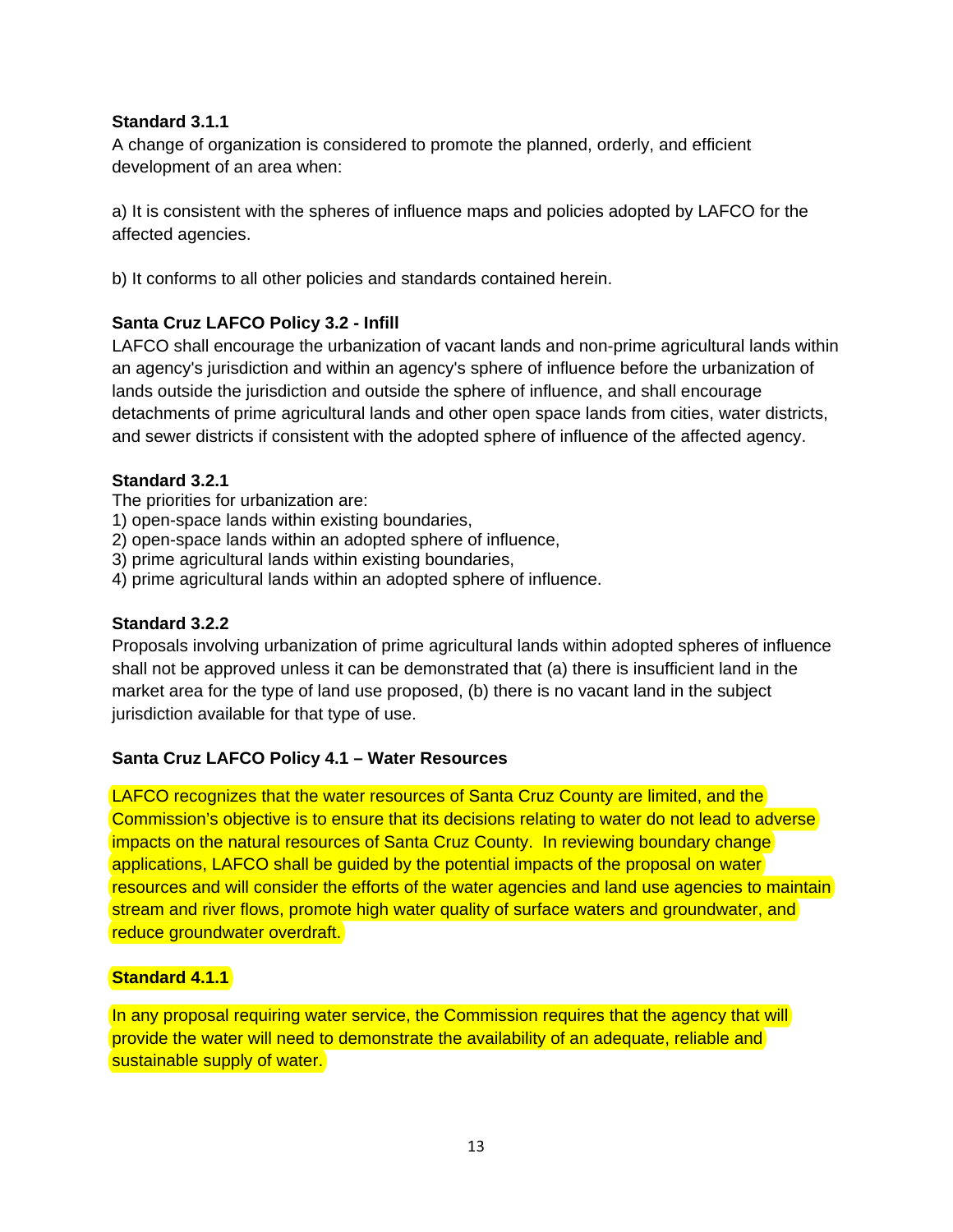- a. In cases where a basin is overdrafted or existing services are not sustainable, a boundary change proposal may be approved if there will be a net decrease in impacts on water resources.
- b. In cases where a phased development is proposed, the agency should demonstrate that adequate service capacity will be provided as needed for each phase.
- c. In cases where a proposed new service area will be served by an onsite water source, the proponent should demonstrate its adequacy (Government Code Section 56668 (k).
- d. In cases where the proposal's new water demand on the agency does not exceed the typical amount of water used by a single-family dwelling in the agency's service area, the Commission will not require that an "adequate, reliable, and sustainable" supply be demonstrated if the agency has a water conservation program and the program will be implemented as part of any new water service.

#### **Standard 4.1.2**

It is the general policy of the Commission to disapprove annexations to water and sewer agencies (including cities that provide either service) while there is a connection moratorium or other similar service limitation involving the subject water or sewer service. The Commission will consider exceptions to this general policy on a case-by-case basis. The Commission may approve an annexation that meets one or more of the following criteria:

1) To replace a private water source that has failed, such as a well that has gone dry. New service connections shall not be sized to accommodate more intensive development.

2) To replace a septic system that has failed. New service connections shall not be sized to accommodate more intensive development.

3) To implement a transfer of service between two existing agencies in a manner that is consistent with the adopted Spheres of Influence of those agencies.

4) To change a boundary, in a manner consistent with an adopted Sphere of Influence, so that an agency boundary does not divide a property that could only be conveyed under a single deed.

Between January 1, 1986 and the time the service limitation is totally lifted, the Commission shall limit the annexations so that the number of cumulative connections made under the above exemption criteria do not exceed 1% of the total agency's flow (as expressed in equivalent single family dwelling units) in service on January 1, 1986.

An additional criterion, not subject to the 1% cumulative impact limitation, is as follows:

5) To provide facilities or funding that will allow the agency to lift its service limitation.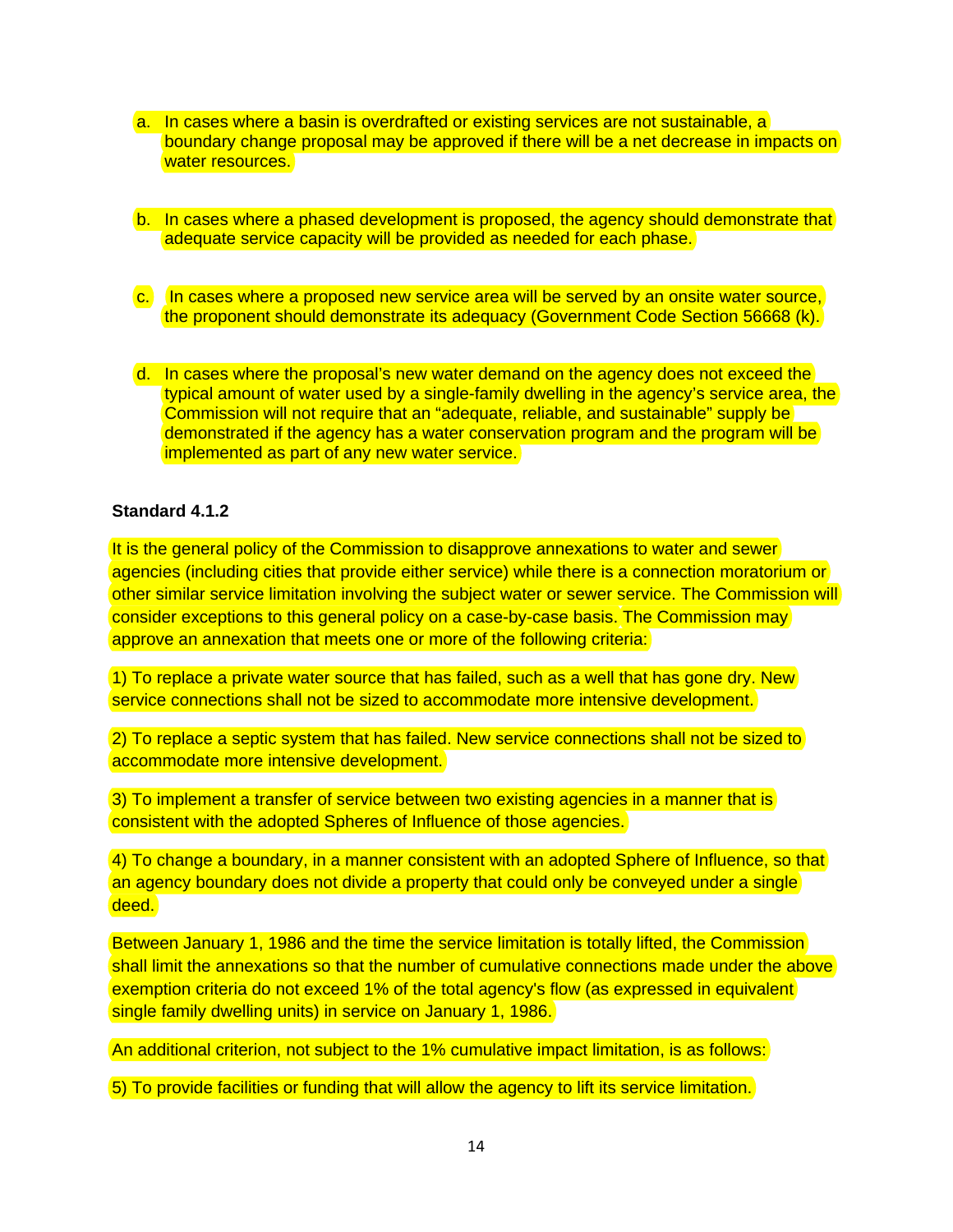#### **Standard 4.2**

For proposals concerning water and sewer district annexations, need shall be established by lack of services to existing urban land uses, or a building permit application or allocation for a single-family dwelling or, for a larger project, by (a) a tentative or final land use entitlement (tentative subdivision map use permit, etc.) conditioned on obtaining water or sewer service and (b) a growth rate and pattern that the subject area will be developed within 5 years.

#### **Standard 4.3**

The Commission will only approve boundary change applications when the Commission determines that it is unlikely that water resources will be degraded. The Commission will review each application to assure that, by implementing project-specific mitigations, participating in agency water conservation programs, or both if applicable, the project will not adversely affect sustainable yields in groundwater basins, flows in rivers and streams, water quality in surface water bodies and groundwater basins, and endangered species.

#### **Standard 4.4**

When more than one agency could serve an area, the agencies' services capabilities, costs for providing services, and the desires of the affected community will be key factors in determining a sphere of influence.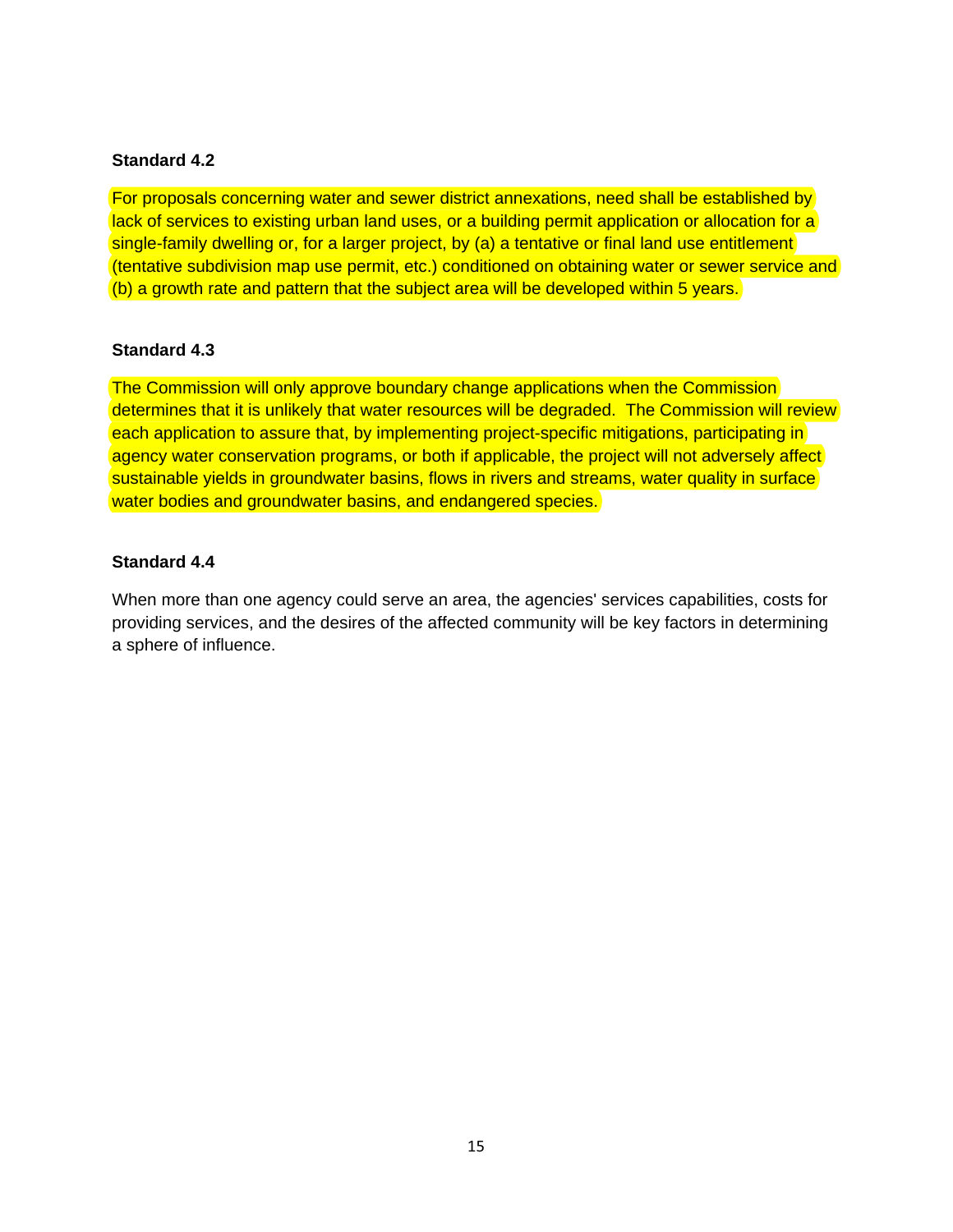# **POLICIES AND REGULATIONS FOR AGENCIES TO PROVIDE SERVICES TO PRIVATE PARTIES OUTSIDE AGENCY BOUNDARIES**

## **Amended by Resolution 2011-1; February 2, 2011**

## **1) AUTHORITY**

These regulations are authorized by Government Code Sections §56375 (i) and (k).

## **2) PURPOSE**

The purpose of these regulations is to explain to the public, cities, and districts the procedures by which the Commission will review requests to authorize a city or district in Santa Cruz County to provide one or more services outside its jurisdictional limits pursuant to Government Code Section §56133.

## **3) COMMISSION APPROVAL REQUIRED FOR NEW OR EXTENDED SERVICES**

Except for the specific situations exempted by Government Code Section §56133, a city or district shall not provide new or extended services to any party outside its jurisdictional boundaries unless it has obtained written approval from the Local Agency Formation Commission.

## **4) LIST OF PRE-EXISTING SERVICES**

Upon adoption of these regulations, the executive Officer shall ask each city and district to provide a list or map of parcels to which it was providing extraterritorial service of the effective date of Government Code Section §56133. The Executive Officer subsequently shall file his report on these extraterritorial services with the Commission. The commission shall consider as a regularly agendized item and vote on confirming the list of "grandfathered" services. After confirmation, the Executive Officer shall maintain the list of "grandfathered" services as public information.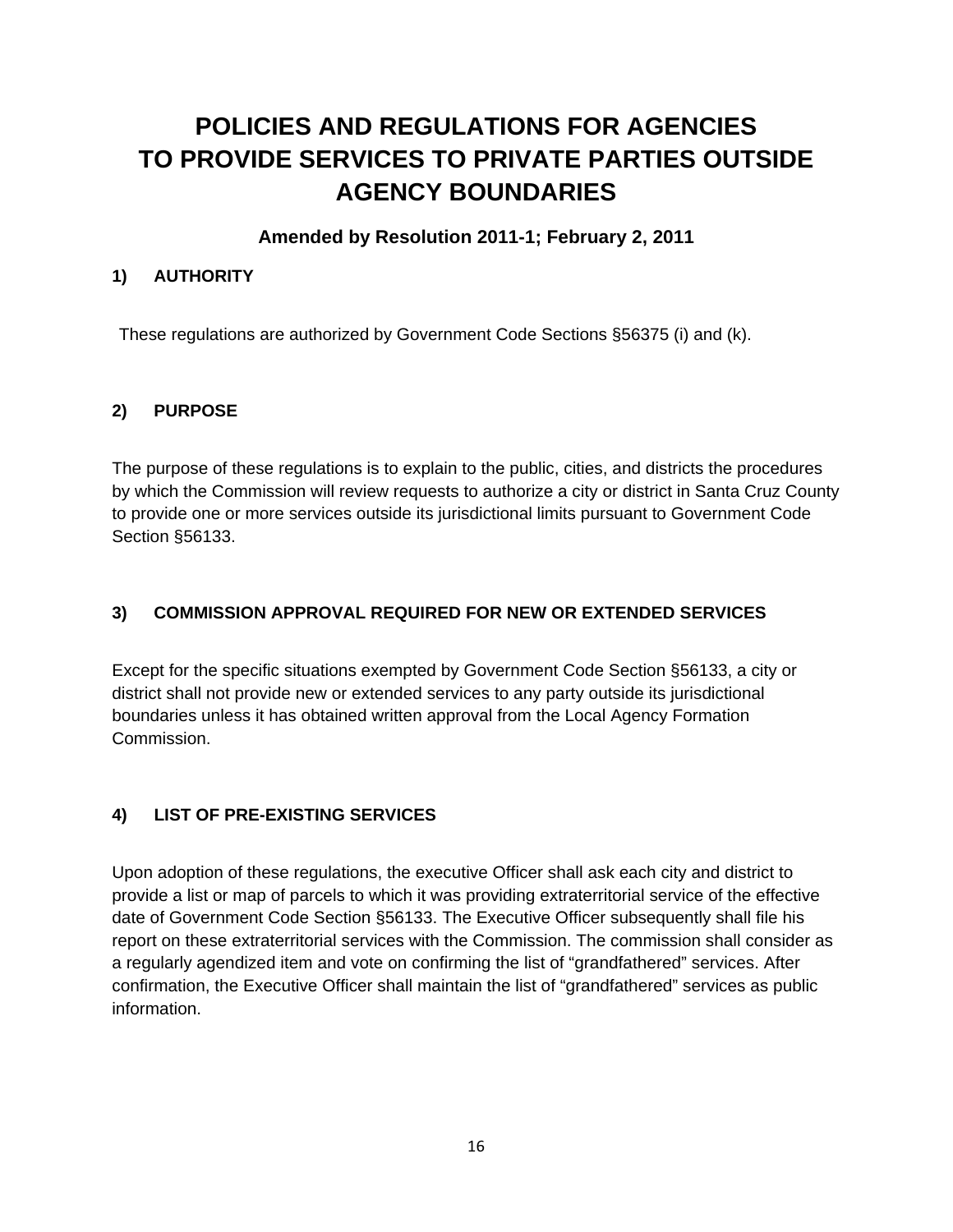## **5) AREAWIDE APPROVALS**

Upon the initiative of either a public agency or the Commission, the Commission shall consider an areawide approval as a regularly agendized item and may grant approval for subsequent services to be provided by a city or district within a mapped area as specified by the Commission. The approval may include conditions. The Commission shall specify a time period not greater than ten years for which the areawide approval shall be valid. The Commission may, upon its own initiative or at the request of a public agency, renew with or without amendments, an areawide approval for a period not to exceed ten years.

Before granting an areawide approval, the Commission shall determine that the city or district is able to provide the service in a manner that does not negatively affect the services provided within the agency's boundaries and sphere of influence, and in a manner that does not negatively affect the resources in the area. Also, before granting an areawide approval, the Commission shall determine that the approval is consistent with the requirements of law and LAFCO policies.

## **6) INDIVIDUAL REQUESTS**

Individual requests for extraterritorial service shall be filed with the Executive Officer on a prescribed application form. The applicant shall pay the costs of processing the application as specified in the Commission's Schedule of Fees and Deposits. Upon adoption of these regulations, the application deposit is \$500; the deposit may be subsequently changed in future revisions of the Schedule of Fees and Deposits.

The Executive Officer shall not file the application unless the affected public agency has submitted a written endorsement indicating its willingness to provide the service if the Commission approves the request.

The Commission shall consider the request after it has been placed on an agenda of a Commission meeting.

## **7) ENVIRONMENTAL REVIEW**

All matters that are reviewable pursuant to these regulations are subject to the applicable provisions of the California Environmental Quality Act.